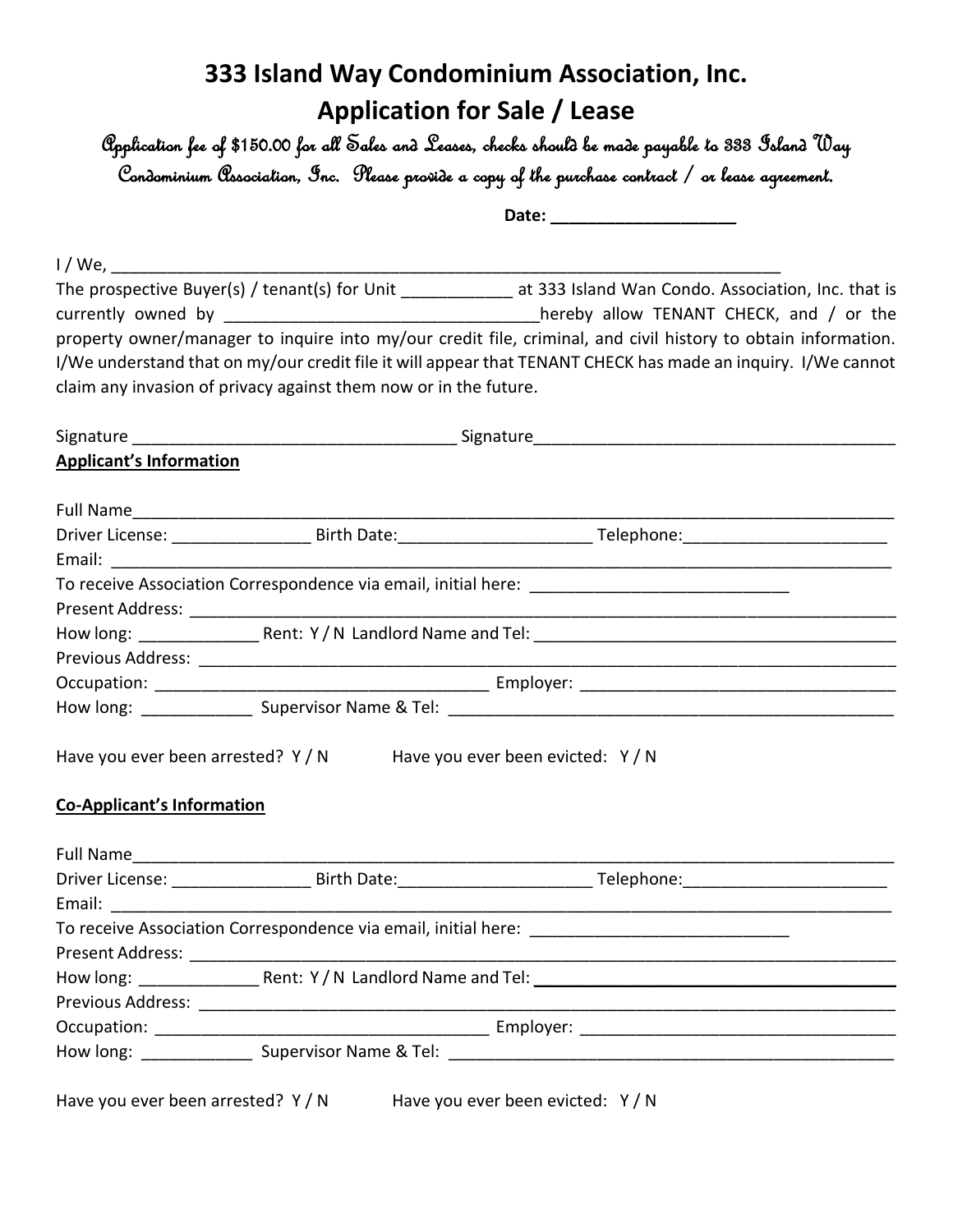# **333 Island Way Condominium Association, Inc.**

| References:                                                                                                   |     |              |                |     |
|---------------------------------------------------------------------------------------------------------------|-----|--------------|----------------|-----|
| Name                                                                                                          |     |              | Date           |     |
| Name                                                                                                          |     |              | Date           |     |
| Names and ages of person(s) occupying the Unit:                                                               |     |              |                |     |
| Many Associations have restrictions on the number of individuals occupying the unit. Please check the         |     |              |                |     |
| Association by-laws to ensure that you will be in compliance.                                                 |     |              |                |     |
|                                                                                                               |     |              |                |     |
| Name                                                                                                          | Age | Name<br>Name |                | Age |
| Name                                                                                                          | Age |              |                | Age |
| Vehicle Information                                                                                           |     |              |                |     |
| Many Associations have restriction on different types and number of Vehicles, please review the Association's |     |              |                |     |
| By-Laws to ensure that you will be in compliance, please be aware that any vehicles restricted by the By-Laws |     |              |                |     |
| of the Association can be towed at the owner's expense.                                                       |     |              |                |     |
| Make / Model                                                                                                  |     |              | License Number |     |
| Make / Model                                                                                                  |     |              | License Number |     |
| Make / Model                                                                                                  |     |              | License Number |     |
|                                                                                                               |     |              |                |     |

Corporate record information and other matters related to the Association

\_\_\_\_\_\_\_\_\_\_\_\_\_\_\_\_\_\_\_\_\_\_\_\_\_\_\_\_\_\_\_\_\_\_\_\_\_\_\_\_\_\_\_\_\_\_\_\_\_

\_\_\_\_\_\_\_\_\_\_\_\_\_\_\_\_\_\_\_\_\_\_\_\_\_\_\_\_\_\_\_\_\_\_\_\_\_\_\_\_\_\_\_\_\_\_\_\_\_

\_\_\_\_\_\_\_\_\_\_\_\_\_\_\_\_\_\_\_\_\_\_\_\_\_\_\_\_\_\_\_\_\_\_\_\_\_\_\_\_\_\_\_\_\_\_\_\_\_

Florida Statutes requires the Association to maintain a current roster of owners and occupant of the complex. The purpose of this section of the application is to update the corporate record of the Association.

Mailing address if different than property address for matters related to the Condominium: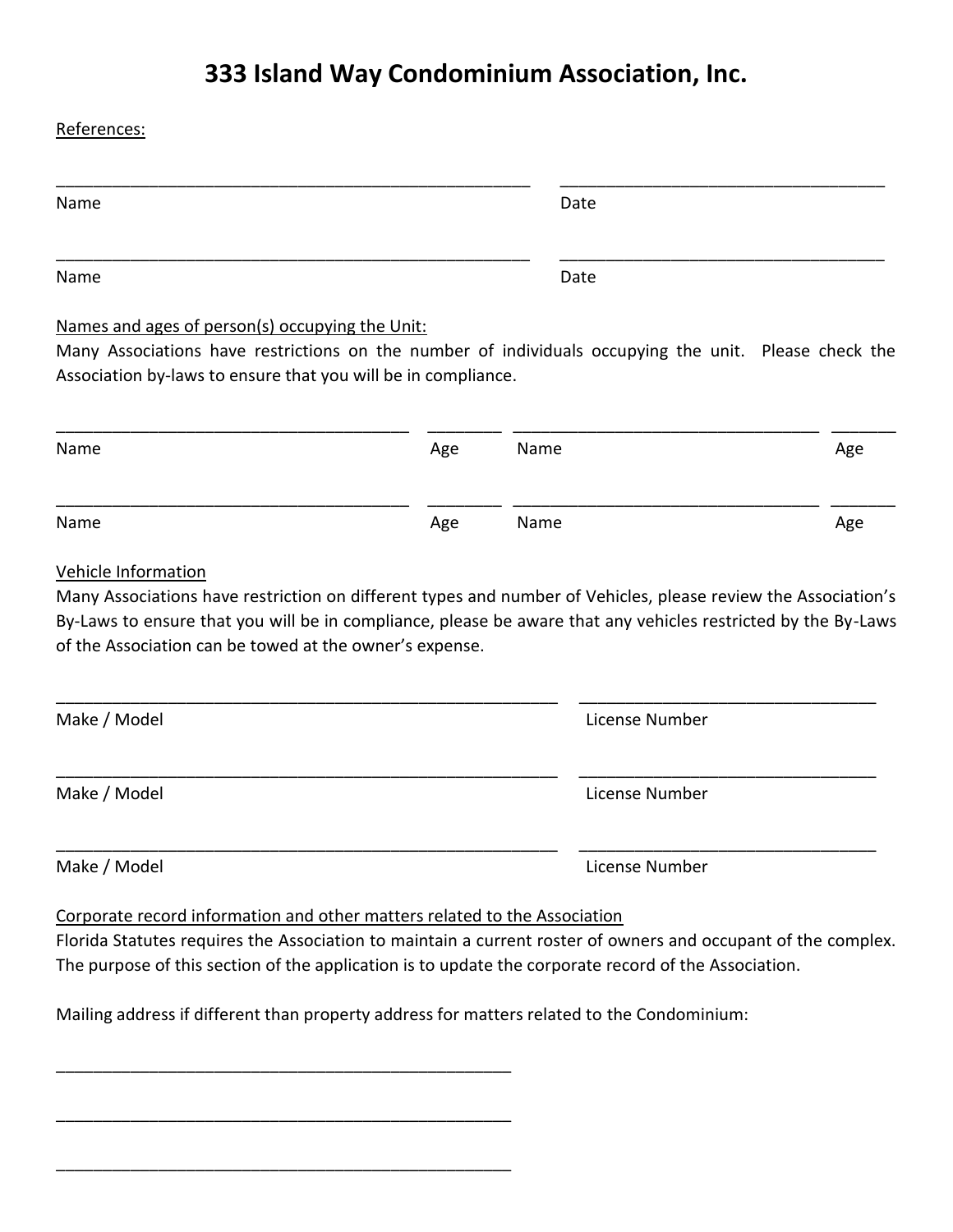## **333 Island Way Condominium Association, Inc. Approval Form**

Telephone number of the property: This number will not be given out, it will only be used in the event of an emergency of the board of Directors feel I necessary to contact you immediately.

Unit  $\#$ :

In case of emergency, Please notify:  $\blacksquare$ 

Please return this completed application to:

333 Island Way Condominium Association, Inc. C/O Ameritech Community Management 24701 US Highway 19 North, Suite 102 Clearwater, FL 33763 Attn: Corey Palmer

Office: (727) 726-8000 Ext 357 Fax: (727) 723-1101 Email: [CPalmer@ameritechmail.com](mailto:CPalmer@ameritechmail.com)

Documents & Agreement

I/We have received and read the Condominium Rules and Regulations (Sale or Lease) and the Declaration of Condominiums, Articles of Incorporation and By-Laws (sales) and I/We agree to abide by same.

| Applicant                                                    | Co-Applicant |      |  |  |  |  |
|--------------------------------------------------------------|--------------|------|--|--|--|--|
| <b>Association Use Only:</b><br>( ) Approved ( ) Disapproved |              |      |  |  |  |  |
| By:<br>Signature                                             | Title        | Date |  |  |  |  |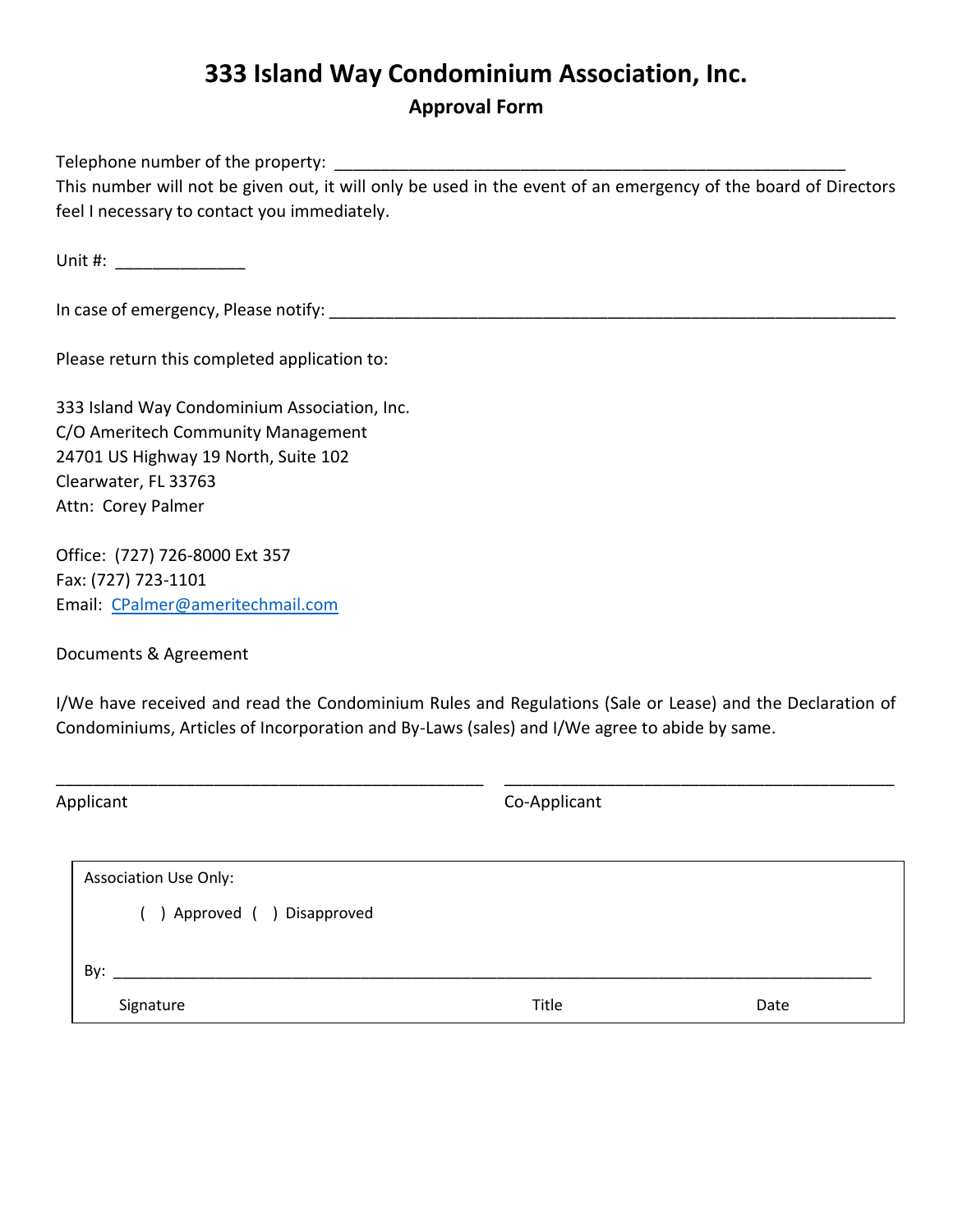### CUSTOMER NUMER 2325 – AMERI-TECH PROPERTY / ASSOCIATION – 333 ISLAND WAY

## BACKGOUND INFORMATION FORM DATE: \_\_\_\_\_\_\_\_\_\_\_

I / We \_\_\_\_\_\_\_\_\_\_\_\_\_\_\_\_\_\_\_\_\_\_\_\_\_\_\_\_\_\_\_\_\_\_\_\_\_\_\_\_\_\_\_\_\_\_\_\_\_\_\_\_\_\_\_\_\_\_\_\_\_\_\_\_\_\_\_\_\_, prospective

| tenant(s) / buyer(s) for the property located at |  |
|--------------------------------------------------|--|
|                                                  |  |

Managed By:\_\_\_\_\_\_\_\_\_\_\_\_\_\_\_\_\_\_\_\_\_\_\_\_\_\_\_\_\_\_\_\_\_\_\_\_\_\_\_ Owned By:\_\_\_\_\_\_\_\_\_\_\_\_\_\_\_\_\_\_\_\_\_\_\_\_\_\_\_\_\_\_\_

Hereby allow TENANT CHECK and or the property owner / manager to inquire into my / our credit file, criminal, and rental history as well as any other personal record, to obtain information for use in processing of this application. I/We understand that on my/our credit file it will appear the TENANT CHECK has made an inquiry. I/ We cannot claim any invasion of privacy or any other claim that may arise against TENANT CHECK now or in the future.

#### **PLEASE PRINT CLEARLY**

| <b>INFORMATION</b>                                                                                                                                                                                                                  | <b>SPOUSE / ROOMMATE</b>                                                                                                                                                                                                            |  |  |  |
|-------------------------------------------------------------------------------------------------------------------------------------------------------------------------------------------------------------------------------------|-------------------------------------------------------------------------------------------------------------------------------------------------------------------------------------------------------------------------------------|--|--|--|
| SINGLE______ MARRIED_____                                                                                                                                                                                                           | SINGLE_______ MARRIED______                                                                                                                                                                                                         |  |  |  |
|                                                                                                                                                                                                                                     |                                                                                                                                                                                                                                     |  |  |  |
|                                                                                                                                                                                                                                     |                                                                                                                                                                                                                                     |  |  |  |
|                                                                                                                                                                                                                                     | DATE OF BIRTH: New York Contract Contract Contract Contract Contract Contract Contract Contract Contract Contract Contract Contract Contract Contract Contract Contract Contract Contract Contract Contract Contract Contract       |  |  |  |
|                                                                                                                                                                                                                                     |                                                                                                                                                                                                                                     |  |  |  |
| <b>CURRENT ADDRESS:</b> Note that the set of the set of the set of the set of the set of the set of the set of the set of the set of the set of the set of the set of the set of the set of the set of the set of the set of the se | <b>CURRENT ADDRESS:</b> Note that the set of the set of the set of the set of the set of the set of the set of the set of the set of the set of the set of the set of the set of the set of the set of the set of the set of the se |  |  |  |
| <b>HOW LONG?</b>                                                                                                                                                                                                                    | <b>HOW LONG?</b>                                                                                                                                                                                                                    |  |  |  |
| LANDLORD & PHONE                                                                                                                                                                                                                    | LANDLORD & PHONE: NAMEL AND A STATE OF THE STATE OF THE STATE OF THE STATE OF THE STATE OF THE STATE OF THE ST                                                                                                                      |  |  |  |
|                                                                                                                                                                                                                                     |                                                                                                                                                                                                                                     |  |  |  |
| PREVIOUS ADDRESS AND ARREST AND A MODEL AND A MODEL AND A MODEL AND A MODEL AND A MODEL AND A MODEL AND A MODEL AND A MODEL AND A MODEL AND A MODEL AND A MODEL AND A MODEL AND A MODEL AND A MODEL AND A MODEL AND A MODEL AN      | PREVIOUS ADDRESS AND THE MANUSCRIPT OF THE VIOLENCE OF THE VIOLENCE OF THE VIOLENCE OF THE VIOLENCE OF THE VIOLENCE OF THE VIOLENCE OF THE VIOLENCE OF THE VIOLENCE OF THE VIOLENCE OF THE VIOLENCE OF THE VIOLENCE OF THE VIO      |  |  |  |
| <b>HOW LONG?</b>                                                                                                                                                                                                                    | <b>Example 19 HOW LONG?</b>                                                                                                                                                                                                         |  |  |  |
|                                                                                                                                                                                                                                     | EMPLOYER: New York State State State State State State State State State State State State State State State S                                                                                                                      |  |  |  |
| OCCUPATION: Network of the state of the state of the state of the state of the state of the state of the state of the state of the state of the state of the state of the state of the state of the state of the state of the       |                                                                                                                                                                                                                                     |  |  |  |
| GROSS MONTHLY INCOME: WE ARRIVE THE MODEL TO A THE MODEL TO A THE MODEL THAT A THE MODEL TO A THE MODEL THAT A THE MODEL THAT A THE MODEL THAT A THE MODEL THAT A THE MODEL THAT A THE MODEL THAT A THE MODEL THAT A THE MODEL      | GROSS MONTHLY INCOME:                                                                                                                                                                                                               |  |  |  |
| LENGTH OF EMPLOYEMENT: NOTES                                                                                                                                                                                                        | LENGTH OF EMPLOYMENT:                                                                                                                                                                                                               |  |  |  |
| WORK PHONE NUMBER: WORK PHONE                                                                                                                                                                                                       | WORK PHONE NUMBER: WORK PHONE NUMBER:                                                                                                                                                                                               |  |  |  |
| <b>HAVE YOU EVER BEEN ARRESTED?</b>                                                                                                                                                                                                 | HAVE YOU EVER BEEN ARRESTED:                                                                                                                                                                                                        |  |  |  |
| (CIRCLE ONE) YES<br>NO.                                                                                                                                                                                                             | (CIRCLE ONE) YES<br>NO.                                                                                                                                                                                                             |  |  |  |
| <b>HAVE YOU EVER BEEN EVICTED?</b>                                                                                                                                                                                                  | <b>HAVE YOU EVER BEEN EVICTED?</b>                                                                                                                                                                                                  |  |  |  |
| (CIRCLE ONE)<br><b>Example 19 YES</b><br>NO.                                                                                                                                                                                        | (CIRCLE ONE)<br><b>Example 19 YES</b><br>NO.                                                                                                                                                                                        |  |  |  |
| <b>SIGNATURE:</b>                                                                                                                                                                                                                   | <b>SIGNATURE:</b>                                                                                                                                                                                                                   |  |  |  |
|                                                                                                                                                                                                                                     |                                                                                                                                                                                                                                     |  |  |  |
| PHONE NUMBER:                                                                                                                                                                                                                       | PHONE NUMBER:                                                                                                                                                                                                                       |  |  |  |

FEDERAL LAW REQUIRED THE END USER TO MAINTAIN THIS FORM FOR A PERIOD OF FIVE YEARS